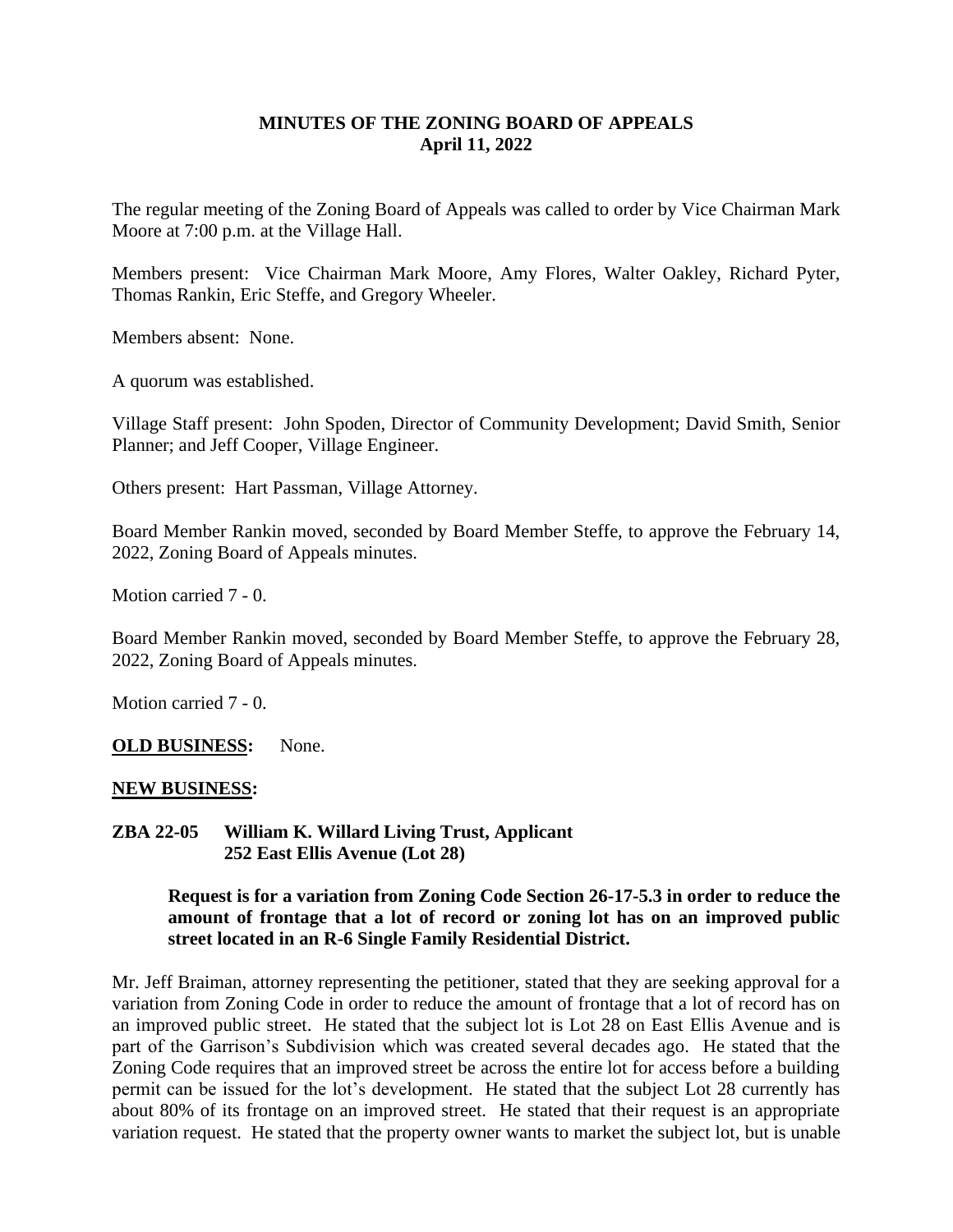### **Minutes of the April 11, 2022, Zoning Board of Appeals Meeting Page 2 of 7**

to as long as it is not buildable. He stated that Village Staff have asked for civil engineering plans and a tree survey but this is difficult to do at this time as they do not know what will be built on the subject lot in the future. He stated that a tree survey and the engineering plans are not relevant to the variation they are seeking at this time. He stated that they meet the Standards for Variation and stated that the approval of this variation will not have a negative impact on anyone else.

Mr. Stave Culver, 236 East Ellis Avenue, stated this area has serious flooding problems and nothing has been done to eliminate the storm water problems. He stated that if Lot 28 were to be developed the flooding problems will get worse.

Ms. Susan Kelly, 945 Sandstone Drive, stated that they were assured that Lot 28 would never get developed. She stated that Lot 28 is at the bottom of a hill that drops 35 feet starting from Milwaukee Avenue. She stated that there is a storm water overland flow problem and this area is substantially affected. She stated that her home on Sandstone Drive is at a lower elevation than Lot 28. She stated that she does not know where the water will go if Lot 28 is developed. She stated that there is an underground water flow issue as well caused by an existing aquifer. She stated that Illinois drainage laws offer very little protection. She stated that they would not have purchased their home on Sandstone if the Willards had developed Lot 28 prior to 1995.

Mr. Bob Gehrke, 241 East Ellis Avenue, stated that he has been a Libertyville resident for over 29 years. He stated that the storm water issues are significant and that he objects to the application for the variation.

Mr. Warren Shafer, 315 Minear Drive, read a letter from Barbara Shafer to the Zoning Board of Appeals. He stated that the application for the variation violates every standard in the Zoning Code. He stated that a precedent decision was made in 2016 regarding this property and should not be developed. Mr. Shafer read all of the Standards for Variation and stated that this proposal does not meet any of them.

Ms. Ellen Coury, 933 Sandstone Drive, stated that if this were to be approved then it should be classified as a Taking. She stated that Edith Stocker Willard bought Lots 26 through 30 in the 1940's and should have developed those lots at that time. She requested that this variation should be denied.

Mr. Tony Cacich, 309 Minear Drive, stated that he is concerned about the area's flooding problems will be exasperated.

Mr. James Ramaker, 942 Sandstone Drive, stated that he has lost two retaining walls over time and his basement has flooded. He stated that he does not support the variation request.

Mr. David Giza, 811 Sandstone Drive, stated that he was a former Village Board Trustee. He stated that he agrees with Village Staff that there is a need for engineering plans and a tree survey. He stated that he agrees with the Barbara Shafer letter read by Warren Shafer.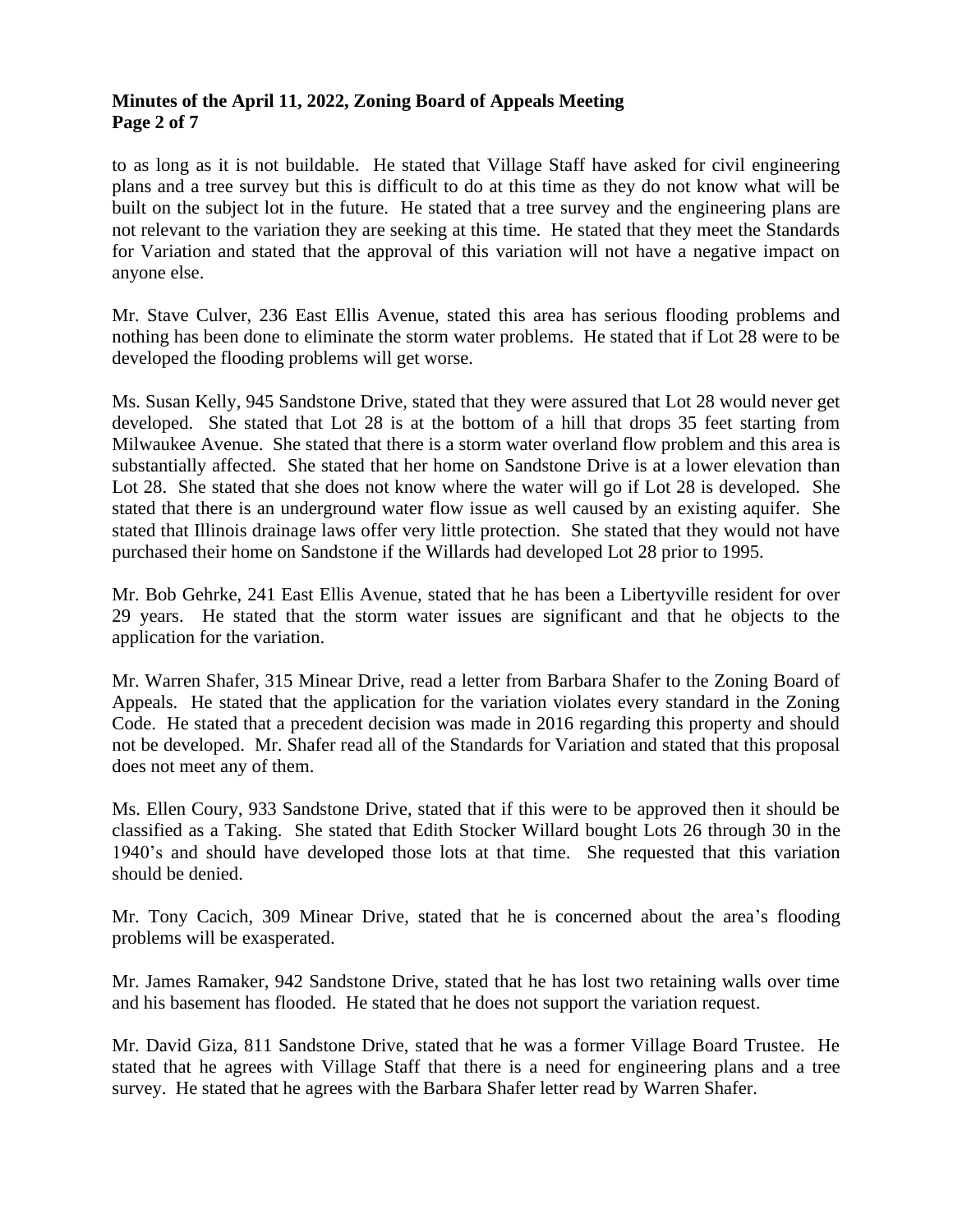### **Minutes of the April 11, 2022, Zoning Board of Appeals Meeting Page 3 of 7**

Mr. Braiman stated that they are sensitive to the area's flooding issues, but they are not proposing to build on Lot 28 at this time. They are seeking the variation in order to make it buildable in the future and to enable the property owner the ability to market the lot.

Board Member Rankin asked for clarification regarding an existing manhole near the property. Mr. Jeff Cooper, Village Engineer, stated that the manhole in question leads to the sanitary sewer.

Board Member Oakley stated that the applicant needs to include the engineering plans before he can vote on it.

Board Member Flores stated that the applicant should have the engineering done.

Board Member Wheeler asked why Staff is requesting that engineering and a tree survey be completed. Mr. John Spoden, Director of Community Development, stated that they are requesting engineering and the tree survey to better understand the extent of any impact on neighboring properties.

Board Member Wheeler asked for clarification regarding the area's flooding issues. Mr. Cooper stated that the Village's Master Storm Water Management Plan has identified the subject area of East Ellis as a priority area relative to flooding and storm water management.

Board Member Pyter asked if the Master Storm Water Management Plan implementation strategy will mitigate the flooding in the area. Mr. Cooper stated that it will help to reduce the flooding impact in the area.

Board Member Pyter stated that the applicant should submit an engineering plan which should help to improve the marketability.

Vice Chairman Moore stated that without knowing what the engineering study and tree survey will show he is not supportive of the variation request. He stated that this item should be continued in order to provide the petitioner the opportunity to submit the additional information for review.

Mr. Braiman stated that they will request the continuance.

*In the matter of ZBA 22-05, Board Member Steffe moved, seconded by Board Member Wheeler, to continue this item to the May 23, 2022, Zoning Board of Appeals meeting.*

*Motion carried 7 - 0.*

*Ayes: Moore, Flores, Oakley, Pyter, Rankin, Steffe, Wheeler Nays: None Absent: None*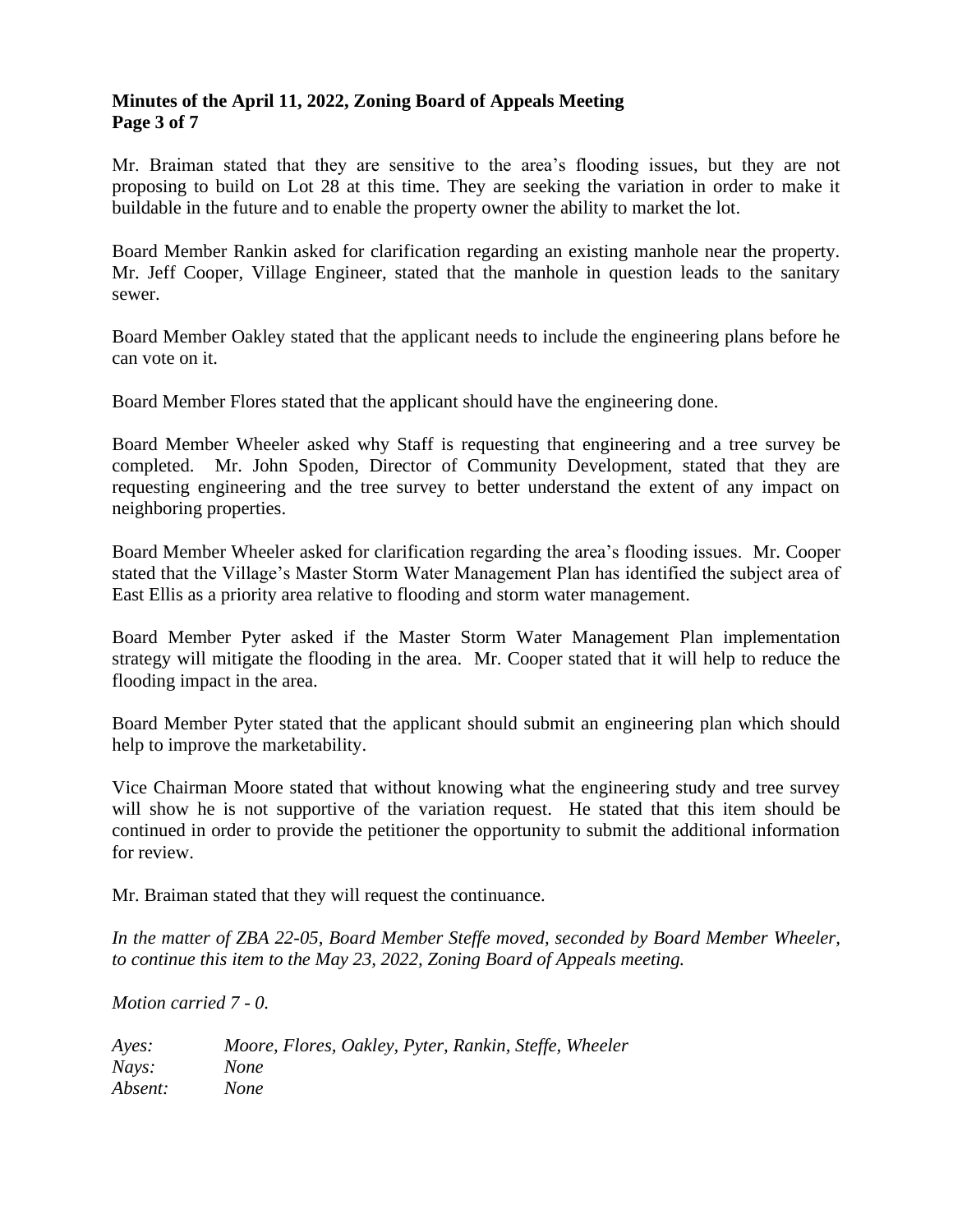**Minutes of the April 11, 2022, Zoning Board of Appeals Meeting Page 4 of 7**

#### **ZBA 22-06 Arthur Higgins, Applicant 309 W. Maple Avenue**

**Request is for a variation to reduce the minimum required side yard setback from 5 feet to approximately 4.27 feet in order to approve the location of a ground mounted mechanical unit for property located in an R-7 Single Family Attached Residential District.**

Ms. Haley Spinell, agent representing the applicant, stated that they are requesting a variation to reduce the minimum required side yard setback in order to approve the location of a ground mounted mechanical unit, a generator, for property located at 309 W. Maple Avenue.

Ms. Spinell stated that they submitted construction documents for permit that showed the generator meeting the setback requirement; however, when it was time for the actual installation of the generator it was discovered that a minimum separation of 18 inches between the unit and the home was required and not anticipated at the time of plan submission. This additional 18 inch separation caused the placement of the unit to encroach into the side yard setback requirement.

Board Member Pyter asked if there is a fence installed to screen the unit from the next door neighbor. Ms. Spinell responded that yes there is fence.

Vice Chairman Moore asked the petitioner if she is ready to proceed to a recommendation by the Zoning Board of Appeals. Ms. Spinell responded that yes she is ready for the Zoning Board of Appeals to cast their vote for her variation request.

*In the matter of ZBA 22-06, Board Member Steffe moved, seconded by Board Member Pyter, to recommend the Village Board of Trustees approve a variation to reduce the minimum required side yard setback from 5 feet to approximately 4.27 feet in order to approve the location of a ground mounted mechanical unit for property located in an R-7 Single Family Attached Residential District, in accordance with the plans submitted.*

*Motion carried 7 - 0.*

*Ayes: Moore, Flores, Oakley, Pyter, Rankin, Steffe, Wheeler Nays: None Absent: None*

### **ZBA 22-07 Jill Cappelle, Applicant 935 W. Winchester Road**

**Request is for a variation to increase the maximum permitted lot coverage from 35% to approximately 39.7% in order to construct a swimming pool, associated pool deck and patio and to relocate a hot tub for property located in an R-3 Single Family Residential District.**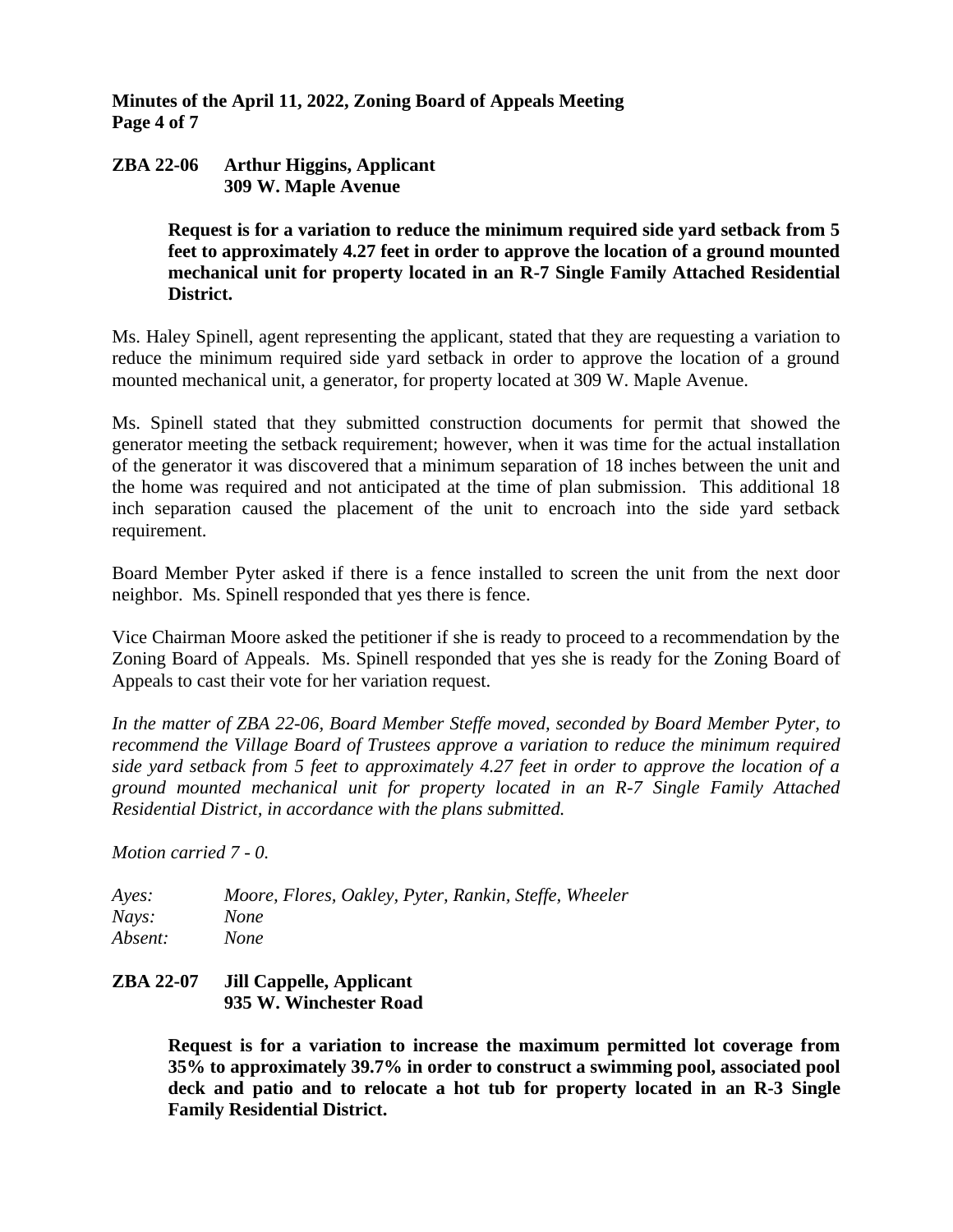**Minutes of the April 11, 2022, Zoning Board of Appeals Meeting Page 5 of 7**

#### **ZBA 22-08 Jill Cappelle, Applicant 935 W. Winchester Road**

### **Request is for a variation to reduce the minimum required side yard setback from 10 feet to approximately 6 feet in order to install a hot tub for property located in an R-3 Single Family Residential District.**

Ms. Jill Cappelle, applicant, introduced her variation requests to the Zoning Board of Appeals. She stated that she is seeking approval for a lot coverage variation and a setback variation in order to construct a swimming pool, associated pool deck and patio and to relocate a hot tub for property located in an R-3 Single Family Residential District at 935 W. Winchester Road. She stated that there are certain improvements on her property that were completed prior to her buying the residence that were done without permits. She stated that as part of the project for the new pool, patio and hot tub relocation that she will correct or remove the non-permitted items. She stated that the non-permitted items include a gazebo, concrete patio and concrete walkway behind her home. She stated that she will obtain the proper permits for the hot tub as well.

Ms. Cappelle stated that per property is an undersized lot in the R-3 District and would fit more appropriately as an R-4 property. She stated that if her lot is zoned R-4 then it would meet the lot coverage restriction with her proposed improvements. She stated that if her property met the R-3 minimum lot size and width requirements then it would meet both the lot coverage and setback requirements with her proposed improvements.

She stated that the project includes the removal of an existing gazebo, and the removal of a concrete patio and walk behind the residence. She stated that the concrete patio will be replaced with a brick paver patio that will adjoin the north and east edges of the proposed pool and the west edge of the relocated hot tub. Ms. Cappelle stated that the amount of lot coverage is only a net increase of 330 square feet of coverage.

She stated that if the hot tub was viewed in the Zoning Code as any other accessory structure it would then be allowed to have a five (5) foot setback from the side property line provided that the structure was located on the rear 50% of the lot. She stated that she is asking for a six (6) foot setback from the side property line, but a variation is required as hot tubs are viewed in the same manner as swimming pools which require a ten (10) foot setback.

Board Member Flores asked if the petitioner is willing to reduce any of the lot coverage. Ms. Cappelle stated that she believes that she is held to an unfair standard as her lot is substantially undersized for being in the R-3 District.

Mr. John Spoden, Director of Community Development, stated that the subject site is an undersized lot for the R-3 District, but the lot coverage requirement still applies to this property. He stated that there are entire areas with multiple undersized lots that must comply with the lot coverage requirements.

Ms. Cappelle stated that she believes that she is subject to an unfair standard and noted that the 10 foot setback requirement is not specifically listed for hot tubs in the Zoning Code.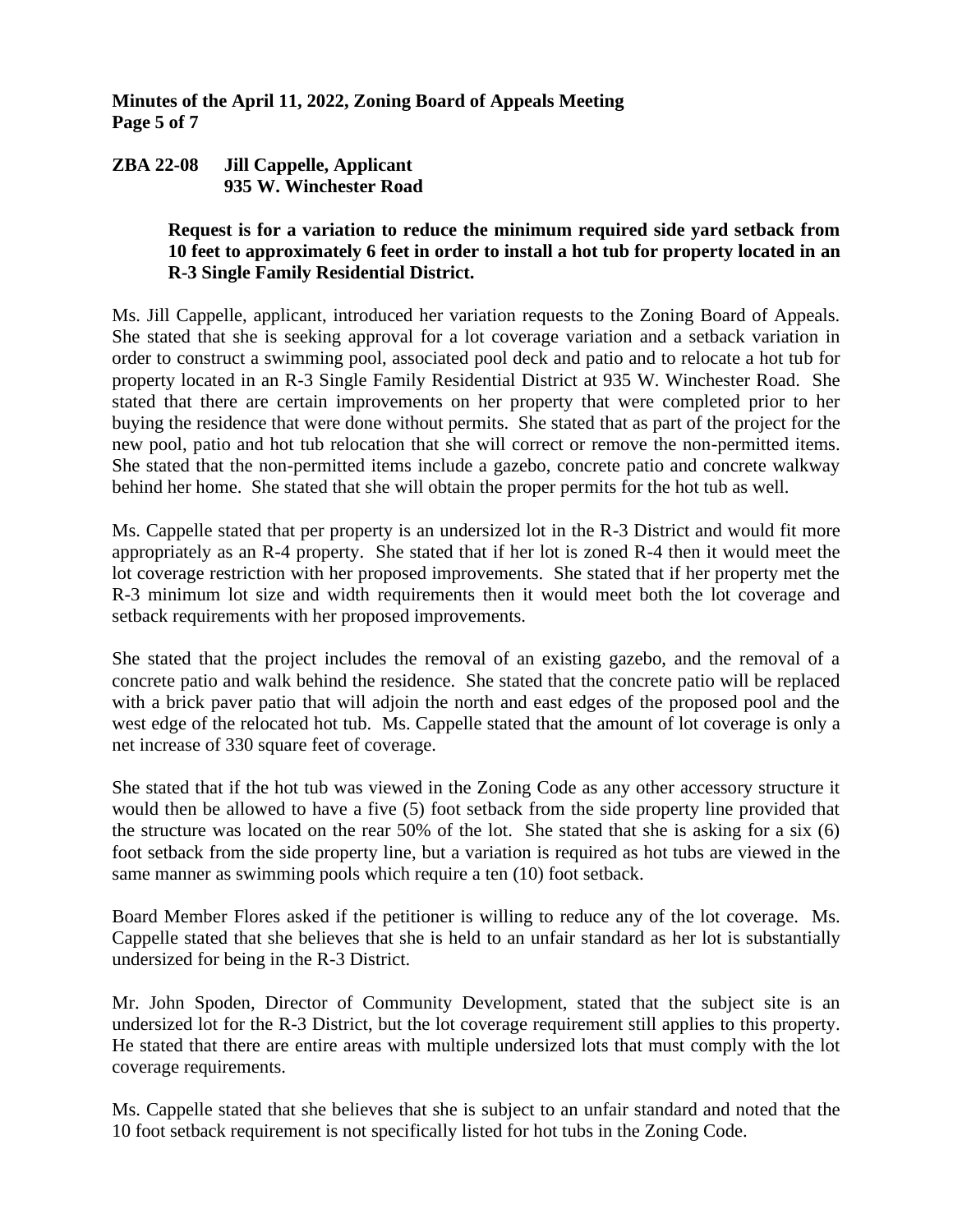### **Minutes of the April 11, 2022, Zoning Board of Appeals Meeting Page 6 of 7**

Board Member Steffe stated that understands the position of the petitioner, but still believes that the lot coverage should be brought down to comply with the maximum allowed 35%.

Ms. Cappelle stated that if her variation requests were approved then a certain amount of storm water mitigation which she is willing to do.

Board Member Wheeler asked if there were any other options for the petitioner that would enable her to stay within the Code requirements. Ms. Cappelle stated that she would be within the Code limitations if her lot was zoned R-4 or if her lot area and width complied with the R-3 minimum requirements.

Board Member Pyter stated that he believes that the petitioner does not have a hardship that would justify the requested variations. He stated that he believes that the petitioner has an opportunity to comply with the Code. Ms. Cappelle stated that her hardship is that her lot size does not meet the minimum standards for an R-3 lot.

Vice Chairman Moore stated that adding to the lot coverage is a self-created hardship. Ms. Cappelle stated that the undersized lot speaks for itself.

Vice Chairman Moore asked the petitioner how she would like for the Zoning Board of Appeals to proceed. Ms. Cappelle stated that she would like for the Zoning Board of Appeals to render their recommendation tonight.

*In the matter of ZBA 22-07, Board Member Oakley moved, seconded by Board Member Steffe, to recommend the Village Board of Trustees approve a variation to increase the maximum permitted lot coverage from 35% to approximately 39.7% in order to construct a swimming pool, associated pool deck and patio and to relocate a hot tub for property located in an R-3 Single Family Residential District, in accordance with the plans submitted.*

*Motion failed 1 - 6.*

*Ayes: Oakley Nays: Moore, Flores, Pyter, Rankin, Steffe, Wheeler None Absent: None*

*In the matter of ZBA 22-08, Board Member Pyter moved, seconded by Board Member Steffe, to recommend the Village Board of Trustees approve a variation to reduce the minimum required side yard setback from 10 feet to approximately 6 feet in order to install a hot tub for property located in an R-3 Single Family Residential District, in accordance with the plans submitted.*

*Motion failed 1 - 6.*

*Ayes: Oakley Nays: Moore, Flores, Pyter, Rankin, Steffe, Wheeler None Absent: None*